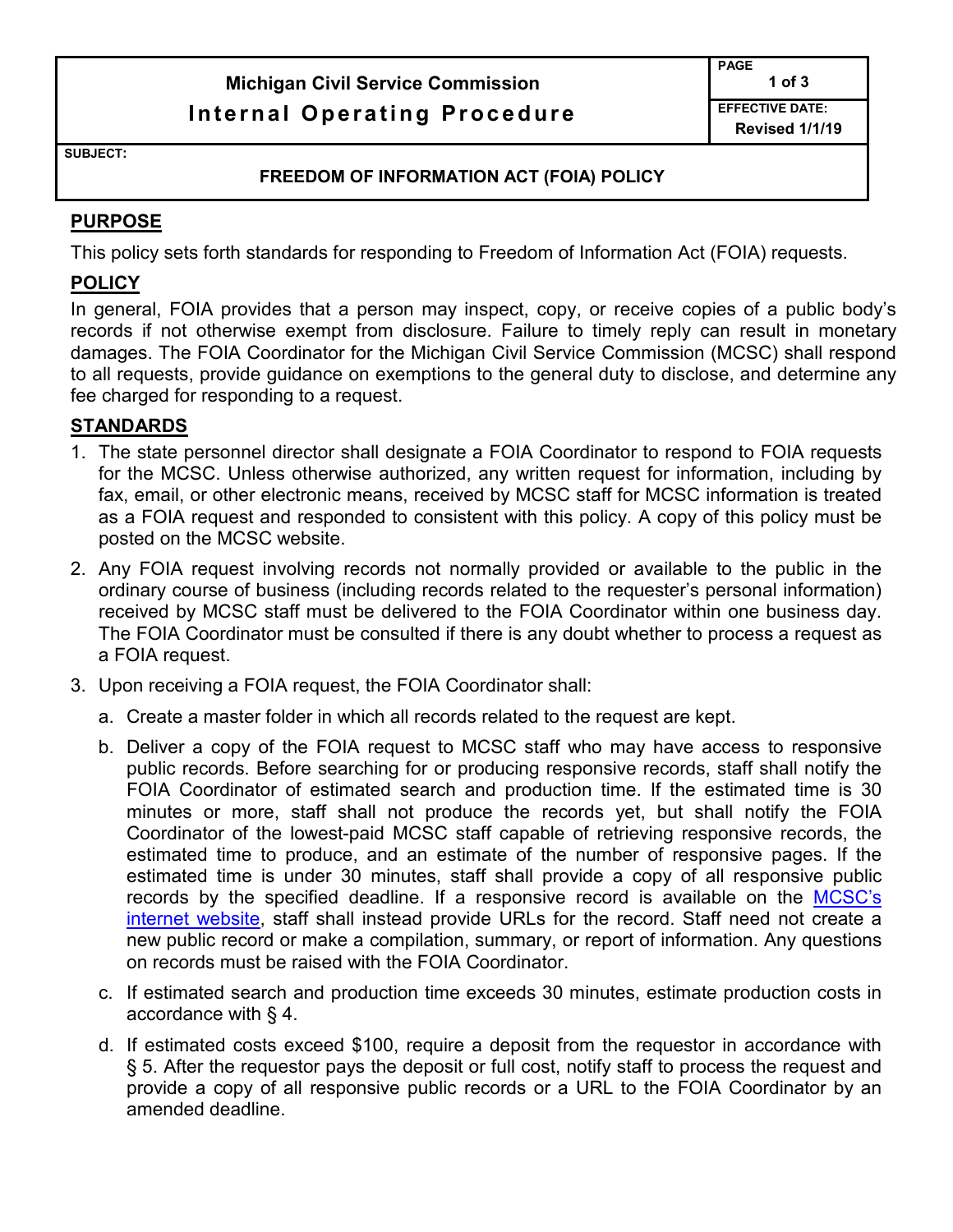# **Michigan Civil Service Commission Internal Operating Procedure**

**SUBJECT:** 

#### **FREEDOM OF INFORMATION ACT (FOIA) POLICY**

- e. If a FOIA request cannot be answered within 5 business days, issue a notice to the requester of an extension of up to 10 business days. The notice must specify the reasons for the extension and the date by which the MCSC will respond.
- f. Review all records provided by MCSC staff for appropriate exemptions from disclosure. The FOIA Coordinator shall redact exempt information from public records so copies of non-exempt material may be provided to the requestor.
- g. Prepare a "Response to Request for Public Records" form, which clarifies (1) whether the request is denied, granted, or both; (2) the basis for any denial; (3) any processing costs charged; and (4) appeal rights.
- h. Close the master folder after completing the response and maintain it for at least one year.
- 4. The FOIA coordinator shall calculate the incremental labor cost required for MCSC staff to respond to the request. The wage cost for the lowest-paid MCSC staff capable of performing required work to respond is used, based on 15-minute increments, rounded down. This includes salary and fringe benefits (capped at 50% of salary costs, unless statutorily permitted). The FOIA Coordinator shall also charge actual postage and shipping costs. For printed pages, the FOIA Coordinator shall charge \$0.05 per printed side and use double-sided printing, as available.
- 5. The FOIA Coordinator shall charge a fee for producing public records when total production costs associated with a requestor exceed \$20. For requests where estimated production costs exceed \$100, the FOIA Coordinator shall require a good-faith deposit of half the estimated costs before preparing records for production. After receiving any required deposit, the FOIA Coordinator shall have staff complete processing the request and report actual time required to produce the records. The balance of the fee is billed, based on actual production costs, before providing the records to the requestor. For requests between \$20 and \$100, all production costs are billed before providing the records. If a requestor provides proof of eligibility for a statutory discount, no charge is made for the first \$20 of costs.
- 6. If an appeal is received from a denial of a request or challenging a fee within 10 business days of issuance of the denial or fee notice, the state personnel director or a designee shall issue a written response to the appeal within 10 business days. An extension of up to 10 business days may be taken under unusual circumstances.

### **PROCEDURE**

# **Responsibility Action**

- Staff 1. Deliver any FOIA request to FOIA Coordinator within one business day of receipt.
- FOIA **Coordinator** 2. Upon receipt of a FOIA request, assigns request number, opens file, and requests public records from relevant staff.
	- Staff 3. Reply by deadline with (a) an estimate of production time if over 30 minutes or (b) a copy of relevant records and accounting of time spent to respond.